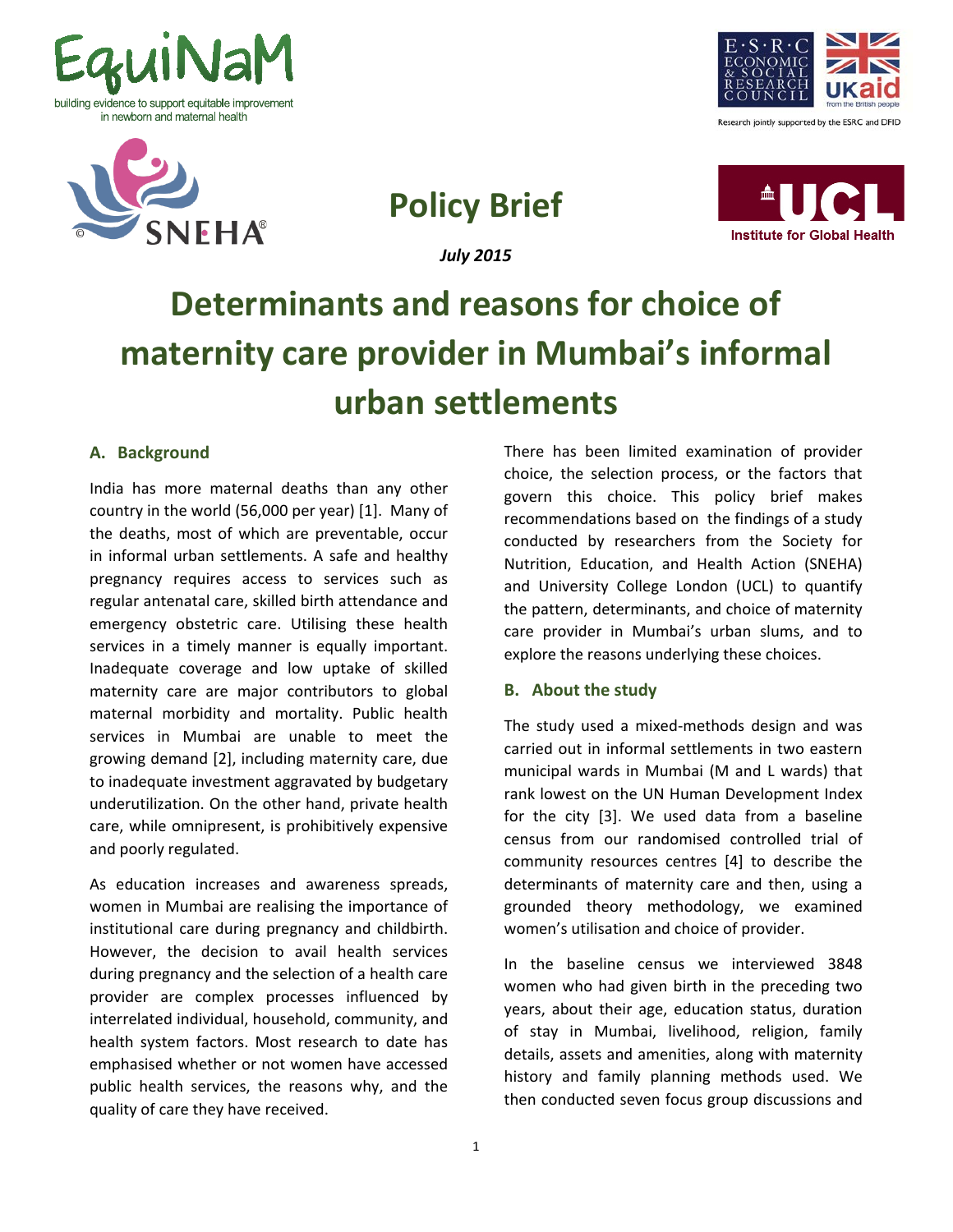sixteen qualitative semi-structured interviews to understand in detail, the respondents' background, experiences of pregnancy and childbirth, maternity care and choice of provider. The groups were purposively stratified to include women from diverse backgrounds; the discussions collated their experiences of prenatal care, home birth or institutional delivery.

## **C. Key findings**

### *Uptake of prenatal and delivery care*

- Overall, institutional care was high: 94% of respondents received 3 or more antenatal visits and 85% delivered in a health facility.
- Uptake of prenatal and institutional delivery care was higher among women who were more educated, less poor and who had lived in Mumbai longer i.e. for ten years or more. Women from higher economic positions were almost twice as likely to have more than three prenatal care visits.
- Uptake of institutional care was lower among recent migrants: of women who had arrived in Mumbai in the last year, 24% made fewer than 3 prenatal visits and 39% delivered at home, compared with women who had been living in the city for longer.

### *Choice of provider*

- Among those who utilised public sector health services, most went to tertiary level hospitals (78% for prenatal care, 82% for delivery care) rather than smaller facilities such as maternity homes or general hospitals.
- Muslim women preferred the private sector: they were half as likely to deliver in a public facility as in a private one.
- More educated, less poor women, and those who had recently arrived in Mumbai preferred the private sector for both prenatal and delivery care.

# *The complexity of selecting a maternity care provider*

Women and their families underwent a complex process to select a suitable health care provider, operating from an apprehension to have an overall satisfactory experience of care and a desire for a safe and positive pregnancy outcome. Their choice was constrained by availability of finance, lack of precise information and a fear of institutional delivery with some providers. Women often sought maternity care from specific, local private providers who were recommended by family who reportedly offered good quality care. Staff attentiveness, competence of the doctor, convenience of location, extent of hospital infrastructure and services, and ease of navigation within the hospital were all factors that defined their experience of care.

In the group discussions and interviews, the researchers identified four broad processes involved in choice: exploring the options, defining a sphere of access, negotiating autonomy and protective reasoning (Figure 1).

- *Exploring the options*: Women garnered information from various sources – relatives, friends and neighbours – about the availability of health facilities as well as their experiences to compare options for practitioners for both antenatal care and delivery. Factors such as convenience, affordability, quality, and outcomes of care (a healthy live birth) were all considered in the selection process. In particular, primagravid women and recent migrants depended on information and advice.
- *Defining a sphere of access*: Choosing a health care provider depended largely on the economic and social status of the family. Through this, women defined their level of access to different public and private providers. However, decisions were not permanent; they were reconsidered throughout pregnancy, based on the ongoing financial capacity of the family and perceptions about the level of care required.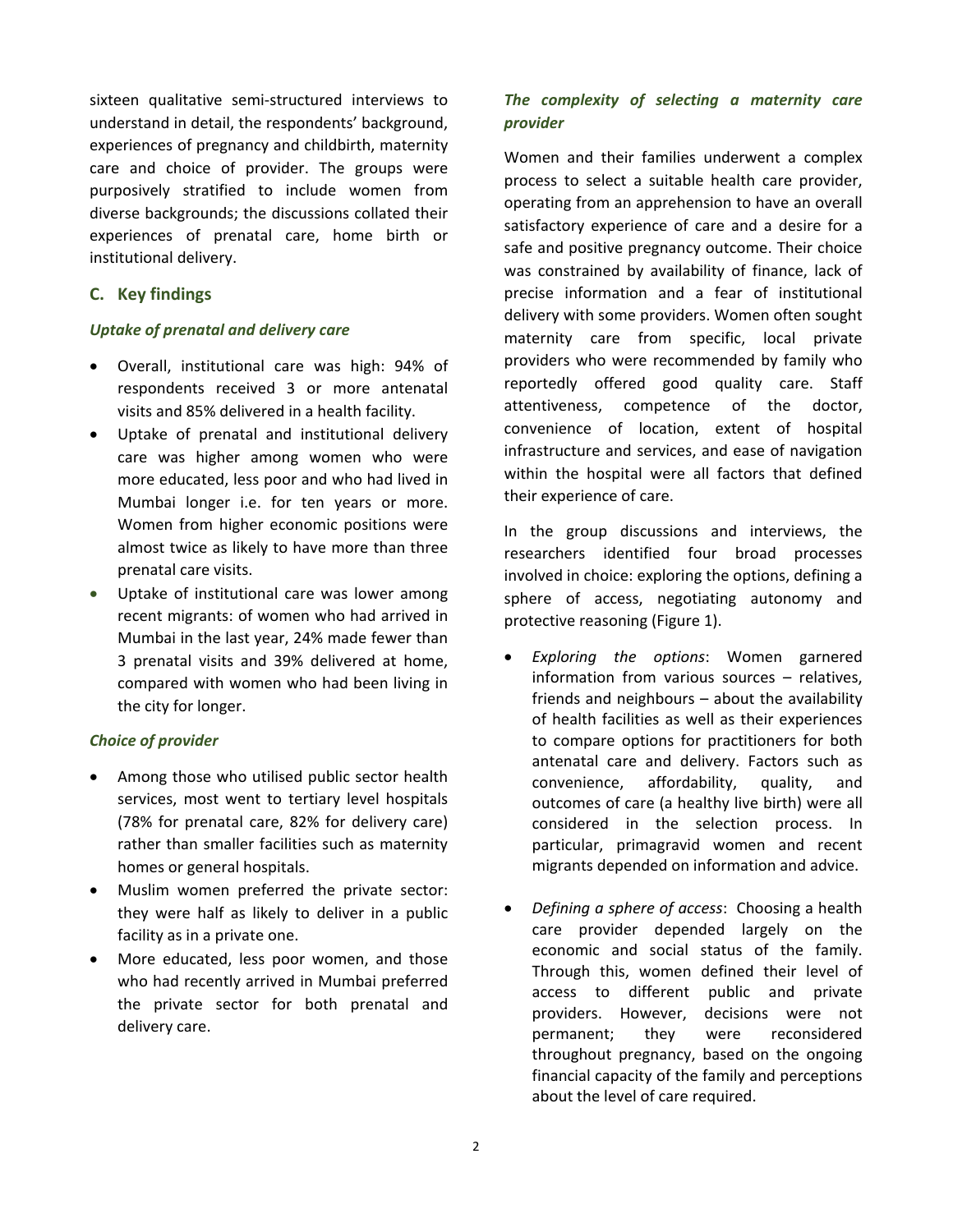

Figure 1: Conceptual process of choosing a maternity care provider

- *Negotiating autonomy*: Institutional prenatal care and delivery meant time away from home and disruption of routine domestic chores. Choosing a provider often involved a process of negotiating the financial and social resources available. For example, the location of a preferred provider was an important consideration with respect to the distance from home, costs involved, loss of wages on days of prenatal check-up or delivery, presence of other family members at home, or support from neighbours or friends for domestic work, care of older children or accompanying the mother to the hospital. Women from wealthier households with access to more social support were better able to go to their preferred health care provider. Others had limited choices and prioritised minimising disruption to the family over affordability and quality of care.
- *Protective reasoning*: The safety of the mother and her unborn child, and a desire for a positive pregnancy outcome were crucial to decisions about provider choice. When exploring the options, women drew on their own knowledge and experiences, and were influenced by the experiences of others. They used various strategies to protect themselves from poor quality care and from providers whose practices were thought to be risky. Protective strategies included avoiding certain health facilities, switching health sector or provider, or avoiding care altogether.

• Other women sought out specific providers with whom they had previously had a positive experience and those known for good care or a reputation for successfully conducting normal deliveries.

#### **D. Recommendations**

The study contributes to an understanding of how families in underserved urban communities with inequitable access to health services choose their health care. This important aspect of health service utilisation has received limited attention. Future health policies will benefit from a greater understanding of how vulnerable groups decide in a context of uncertain health care choices.

The following recommendations can help address inequalities in access to maternal health care and to improve the experiences of the urban poor.

• Provision of clear and up-to-date information about local health care providers and the range of health services they offer would help poor urban residents make more informed choices. Information could include number and availability of staff, equipment and supplies, facility timings, terms and conditions for accessing services – such as prenatal care – and charges for OPD, investigations, and medicines.